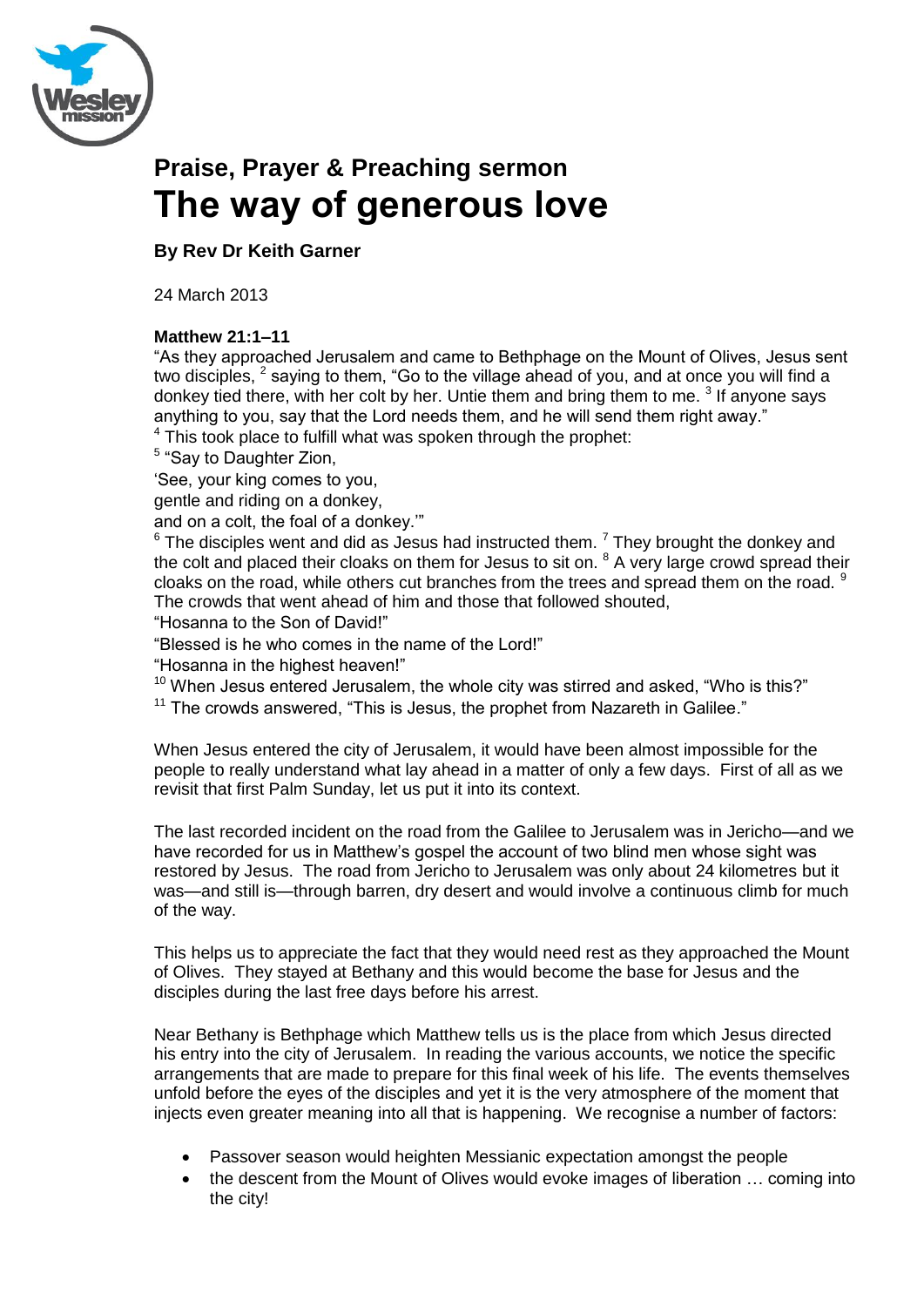for those ready to hear, Jesus seems intentionally to declare his identity.

This evening in the Wesley Theatre, the calendar brings us to that time of the year when we consider our response to the support of our congregational life, week by week. It is not too difficult to make the link between what we know as Palm Sunday and our own response to support God's work.

All the best understanding of giving is in relationship to the way in which we have received from God. Frederick Beuchner concluded, 'The world says, The more you take, the more you have. Christ says, The more you give, the more you are.'

We see the gift of God in Jesus Christ entering the city as one continuous act of generosity. It is expressed in commitment and purpose and reaches a focus for all time in his love demonstrated on the cross.

When I first came to Australia, I made it a priority to learn all I could about our unique aspects and so it was important to understand the intricacies of AFL. Prior to coming here, I had read that Aussie Rules was dominated by Melbourne and Victoria … and so you can imagine how interesting it was to arrive and find the Sydney Swans winning the Grand Final. The city, understandably, wanted to celebrate and a tickertape parade took place through the streets of the city, practically on our Wesley Mission doorstep.

Because of the Passover, the population of Jerusalem more than doubled overnight. People converged upon the Holy City over great distances. The Jewish historian, Josephus, records that as many as a million pilgrims came annually to the feast. It was a time when families were reunited, friendships were reignited and there was a palpable sense of heightened expectation.

When Jesus entered the city, it must have had a feel of something akin to a tickertape welcome. We are told in Matthew's gospel that he was already accompanied by a great crowd (20:29).

Just who was in the crowd is hard to establish. Many would undoubtedly be on their own pilgrimage, but folks would find themselves drawn into what was happening.

Let me tell you about Clint Dennis. His life had come to a crossroad, after much wandering, and he realised something was missing. He decided to go to a church for the first time for many years. When he entered the church, he noticed people putting on long robes. Many were tying ropes around their waists and wrapping special headgear on.

A stranger spoke to him and said, ‗Come, be part of the mob.' It was Palm Sunday and the church was re-enacting the Way of the Cross. He was told he would be part of the crowd and all he had to do was shout, 'Crucify him! Crucify him!' Hesitantly, he agreed.

It all got a bit too serious when another stranger hurried up to him and said, 'Bill, who is meant to play one of the thieves on the cross, hasn't shown up. Would you take his place?'

The reason this was very serious for Clint was because he had been in prison for ten years and was a real thief. Even after his release, he had gone on stealing cars and trucks, until he realised that something was missing from his life.

Somehow he had got caught up with the crowd but, in the midst of the clamour, it was as if God was asking a question of him.

• earlier today, we shared our witness together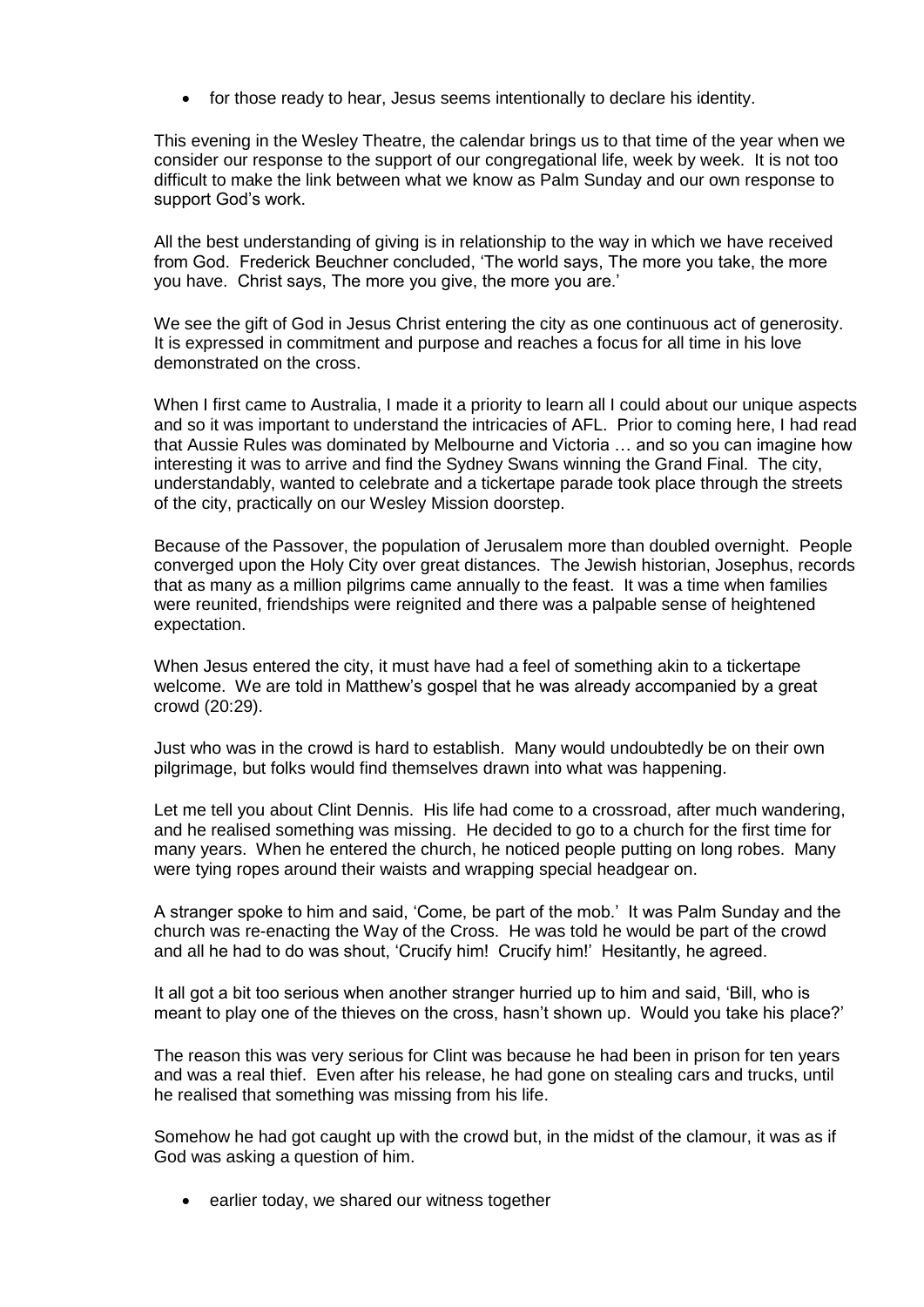God speaks through crowds to individuals.

When Jesus came into Jerusalem, the mood did not seem particularly victorious. Tears for the city are much more telling of the moment and, before the end of the week, there would be those who would shout, ‗Crucify him!' He deliberately presents himself in a way that was so different from what might have been expected.

Jesus always stirs and intrigues people and our text confirms the fact: 'When Jesus entered Jerusalem, the whole city was stirred and asked, "Who is this?" ‗The crowds answered, ―This is Jesus, the prophet from Nazareth in Galilee.‖' (Matthew 21:10–11)

The events for which Jesus has been preparing the disciples seem to unfold very quickly. We are more than familiar with the fact that people threw garments on the ground and others cut palm fronds from the trees to spread on the road before him. The palms had their identity with earlier incidents of liberation … and even some coins of the day, used by the Jews, contained pictures of palms.

In this large crowd, there would be a mixture of different types of people. In Luke's gospel, we read, ‗When he came to the place where the road goes down the Mount of Olives, the whole crowd of disciples ...' (Luke 19:37) which would tend to suggest that we are not just talking about ‗The Twelve', but a much larger group, who come into play again towards the end of the gospel and in the early days of the Christian community.

Let us explore three areas of this entry into the city and, in each, seek to discover whether it has anything to say to us about our own allegiance to Jesus Christ and our willingness to be engaged in his work today.

#### **It was a way of choice**

There are many ways in which people understand Palm Sunday and, not surprisingly, much is made of the fulfilment of prophecy. I don't take anything away from that … and the humility of Jesus riding on a donkey would not be lost on some who observed what was happening.

The late Henri Nouwen, a Dutch-born priest, was a remarkable and insightful writer, who tells of how he found a sculpture of Jesus on a donkey in the Augustiner Museum in Freiberg. He describes it as one of the most moving Christ figures he ever encountered. The fourteenth century sculpture originally came from a small town on the Rhine. It was made to be pulled on a cart for the Palm Sunday procession.

Nouwen found himself drawn to this sculpture, so much so that he sent postcards of it to his friends and kept one in his own prayer book. Looking at the face of Jesus, he reflects, ‗There is melancholy, but also peaceful acceptance. There is insight into the fickleness of the human heart, but also immense compassion. There is a deep awareness of the unspeakable pain to be suffered, but also a strong determination to do God's will. Above all, there is love, an endless, deep and far-reaching love borne from an unbreakable intimacy with God and reaching out to all people, wherever they are, were, or will be. There is nothing that he does not fully know. There is nobody whom he does not fully love.'

Yes, we may concentrate on the fulfilment of prophecy, but there is also a holy determination about Jesus that led the hymn writer to pen, 'Ride on, ride on in majesty!'

When we call people to follow Jesus Christ, we know it is a meeting of a person with the grace of God that reaches out to all. The whole Christian life rings in tune with this pattern: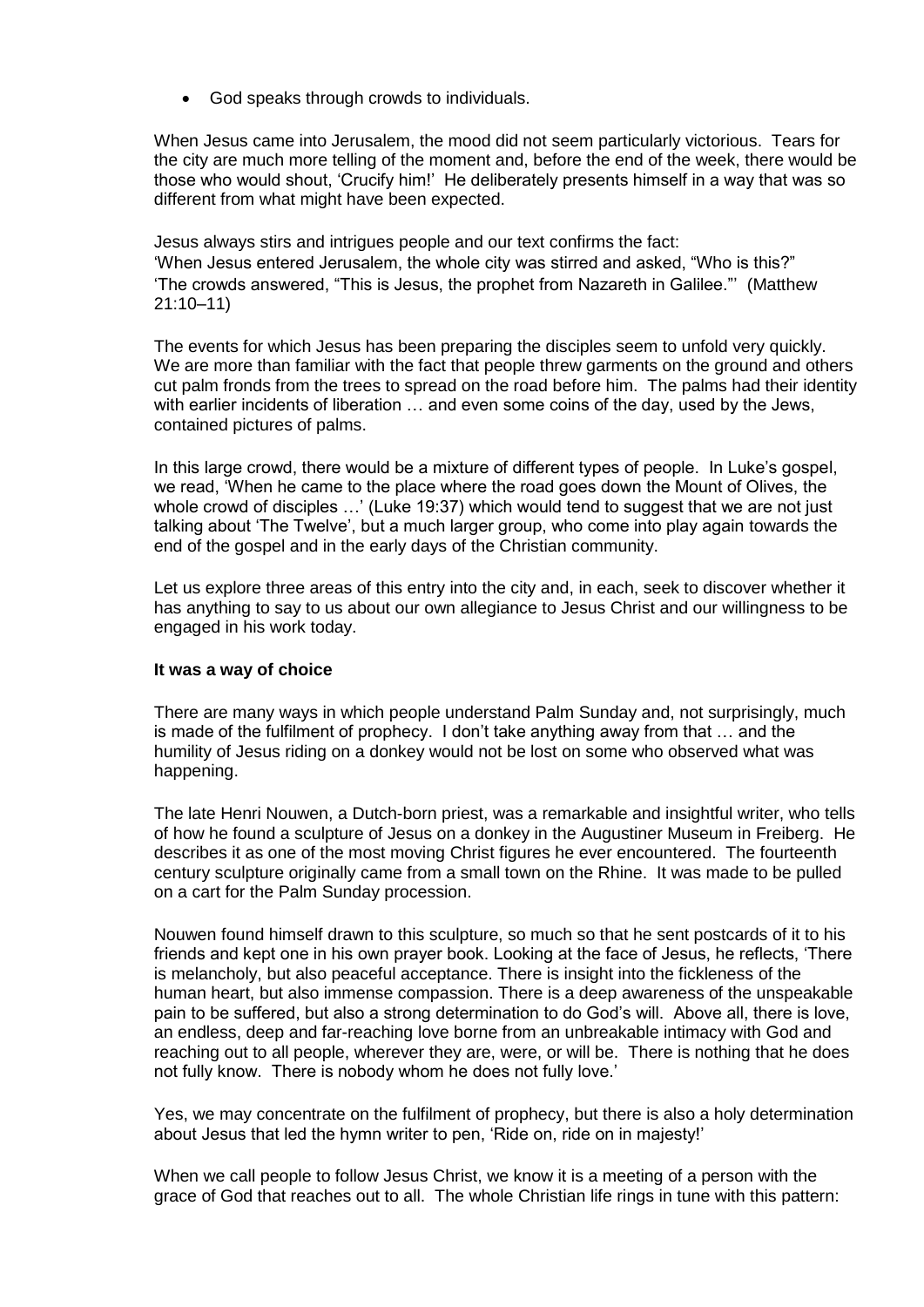- our growth in discipleship requires our decision to keep following
- our growth in generosity is letting go of what we consider ours … and offering it to God.

The wonderful missionary to India, Amy Carmichael, wrote, ‗You can give without loving, but you can't love without giving.'

#### **It was a way of recognition**

When I read the words of our text, which refers to the city being stirred, I am drawn to the New Revised Standard Version, which tells us 'When he entered Jerusalem, the whole city was in turmoil …'

Consider the word ‗turmoil' … it has a real sense of disturbance about it. There is the thought of something bubbling up and about to boil over. The actual Greek word is seio which means 'to rock to and fro' or 'to agitate' ... or even 'to quake' or 'to shake'.

This understanding seems to be quite contrary to the party atmosphere that far too many associate with Jesus' entry into the city. Just reflect for a moment:

- the heated cauldron that Passover created
- Governor Pilate was too concerned with far-away Rome, rather than what was happening with the local Jewish populace
- the puppet King Herod was viewed as a clown.

Into these seething streets comes Jesus of Nazareth, mounted on a donkey, the beast that the prophet Zechariah had said would bear the Messiah. The traditional cry of the Jewish people was 'Hosanna' ... which means 'save us'.

Because I describe the entry of Jesus Christ as a way of recognition does not mean that I think we should believe everyone recognised just who he was.

Throughout the coming week here at Wesley Mission, as well as across the whole world, people will find themselves focusing upon the way of the cross. This journey was not filled with those who loved him. The dark words … betrayal, denial, hate, suffering and rejection … paved the painfully familiar road to Calvary!

Once a person recognises Jesus for who he is, then there develops a longing to offer to him all that constitutes our lives. It was Rousseau who said, 'When people die, they clutch in their hands only that which they gave away during their lifetime.'

#### **It is a way that calls for our identification with him**

Jesus no sooner got on the donkey than the crowds erupted in a need to follow him. The picture we have seems to be of people running ahead and a sense of anticipation that perhaps the time has now arrived when the conquering king would enter the capital city.

On this Sunday, throughout the Christian world, all authentic celebration reminds us that the entry into the city cannot be separated from the way of the cross.

On that first Palm Sunday, Jesus knew that before the week was over he would walk through the streets of Jerusalem, carrying a cross. There would be no cheering crowds that day and he knew what he was about to do was to fulfil God's ultimate purpose.